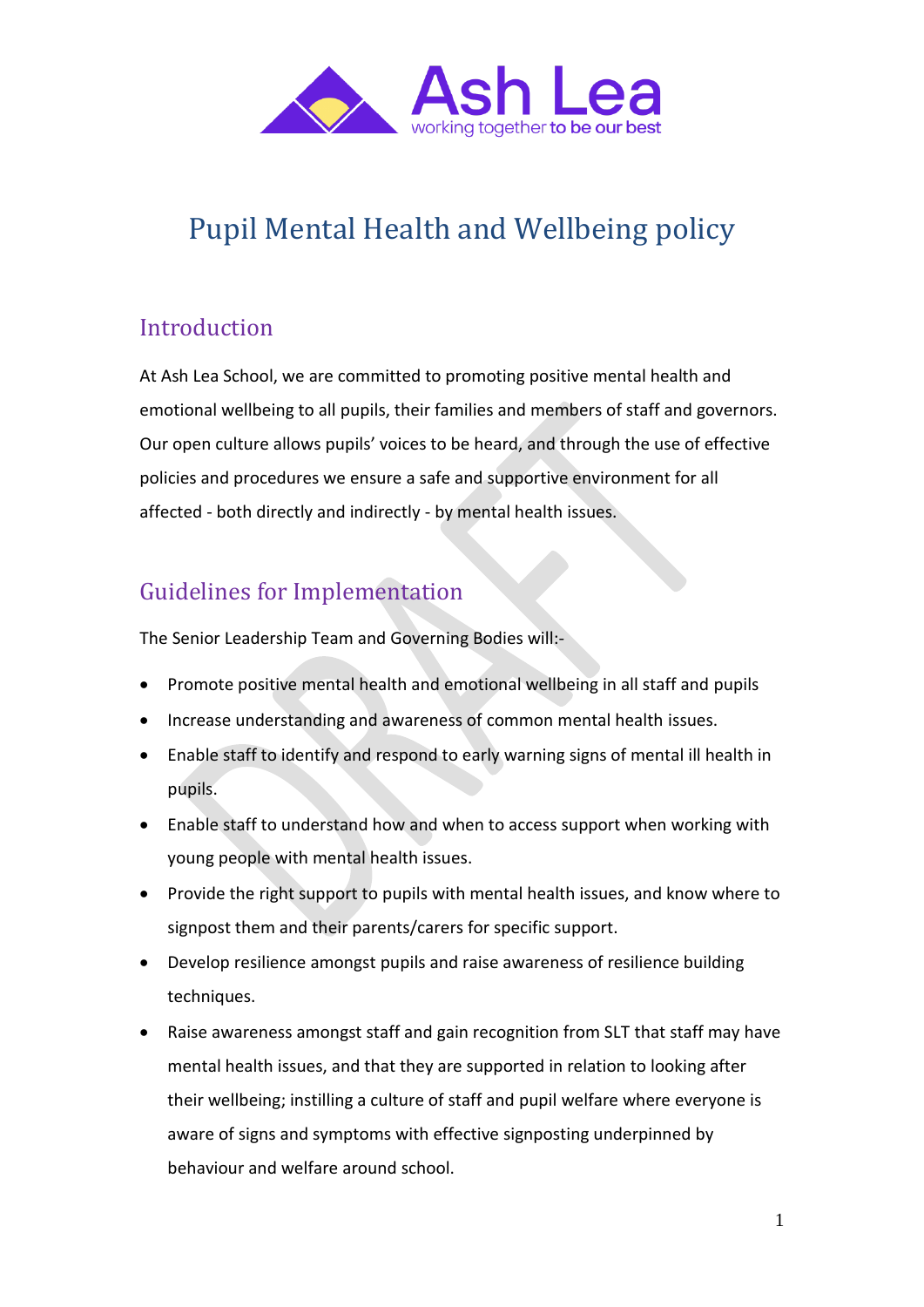

This policy aims to ensure all staff take responsibility to promote the mental health of pupils, however key members of staff have specific roles to play:

- Mental Health and Wellbeing Lead
- Designated Safeguarding Lead
- ELSA workers

#### Referral

If a member of staff is concerned about the mental health or wellbeing of pupil, in the first instance they should speak to the Mental Health and Wellbeing Lead or make a referral to the school ELSA and record their concerns on CPOMs.

If there is a concern that the pupil is high risk or in danger of immediate harm, the school's child protection procedures should be followed. If the child presents with a high-risk medical emergency, relevant procedures should be followed, including involving the emergency services if necessary.

The skills, knowledge and understanding our pupils need to keep themselves, and others, physically and mentally healthy and safe are included as part of our RSHE curriculum and throughout the three strands of the Ash Lea Curriculum via our thematic approach. Additional group sessions, wellbeing days and themed assemblies provide focused work on highlighting the need for good mental health and what can affect this, tailored to the individual class needs.

We will follow the guidance issued by the PSHE Association to prepare us to teach about mental health and emotional health safely and sensitively.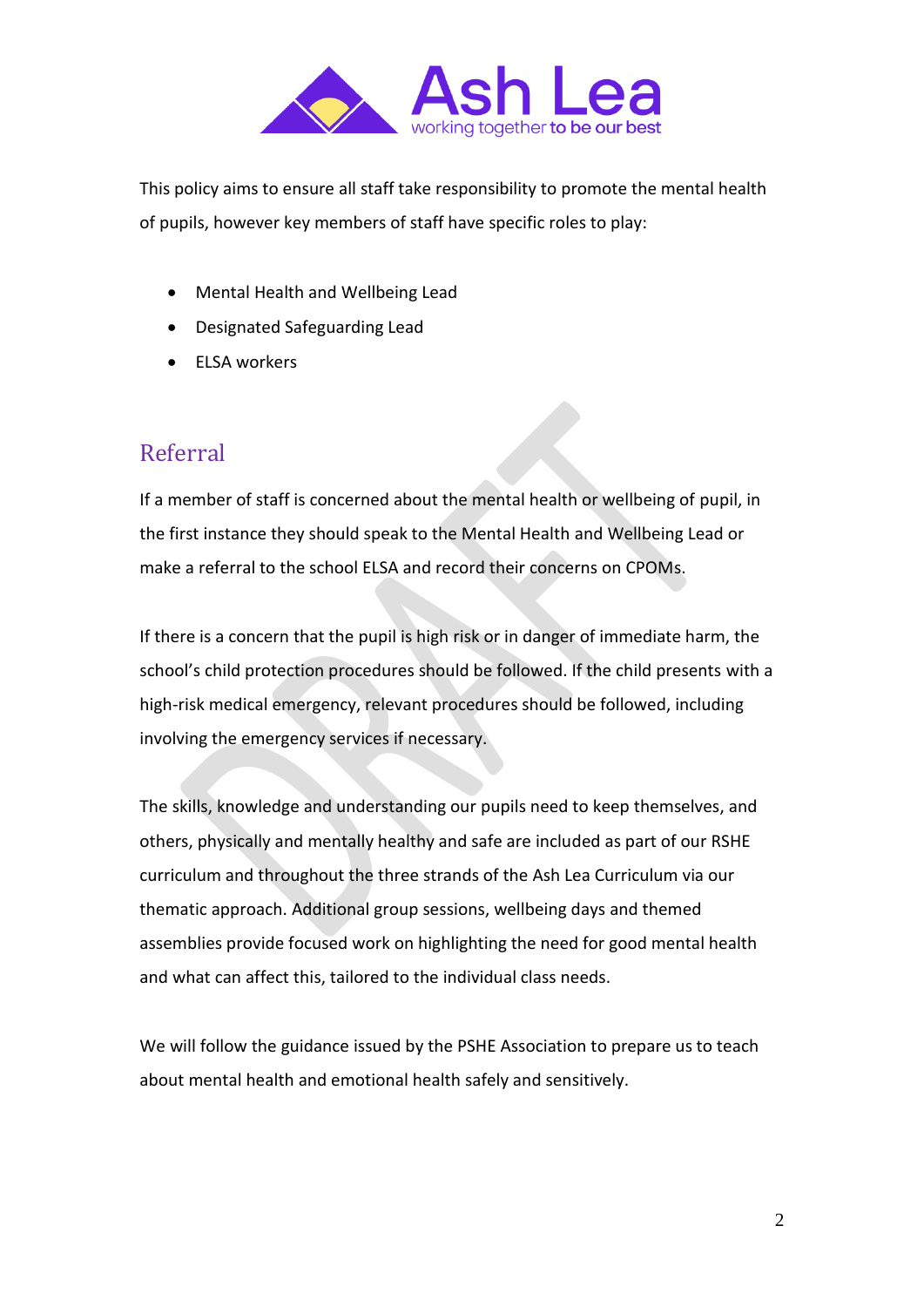

[https://www.pshe-association.org.uk/curriculum-and-](https://www.pshe-association.org.uk/curriculum-and-resources/resources/guidance-preparing-teach-about-mental-health-and)

[resources/resources/guidance-preparing-teach-about-mental-health-and](https://www.pshe-association.org.uk/curriculum-and-resources/resources/guidance-preparing-teach-about-mental-health-and) emotional wellbeing

Incorporating this into our curriculum at all stages is a good opportunity to promote pupils' wellbeing through the development of healthy coping strategies and an understanding of pupils' own emotions as well as those of other people.

Additionally, we will celebrate and mark key calendar events relating to mental health and wellbeing, such as World Mental Health Day, Children's Mental Health Week and Anti-bullying week

We will ensure that staff, pupils and parents/carers are aware of the support and services available to them, and how they can access these services. Within the school, we will share and display relevant information about in-house, local and national support services and events on the school website page.

The aim of this is to ensure pupils understand:

- What help is available
- Who it is aimed at
- How to access it
- Why should they access it
- What is likely to happen next

# Warning Signs

Staff may become aware of warning signs which indicate a pupil is experiencing mental health or emotional wellbeing issues. These warning signs should always be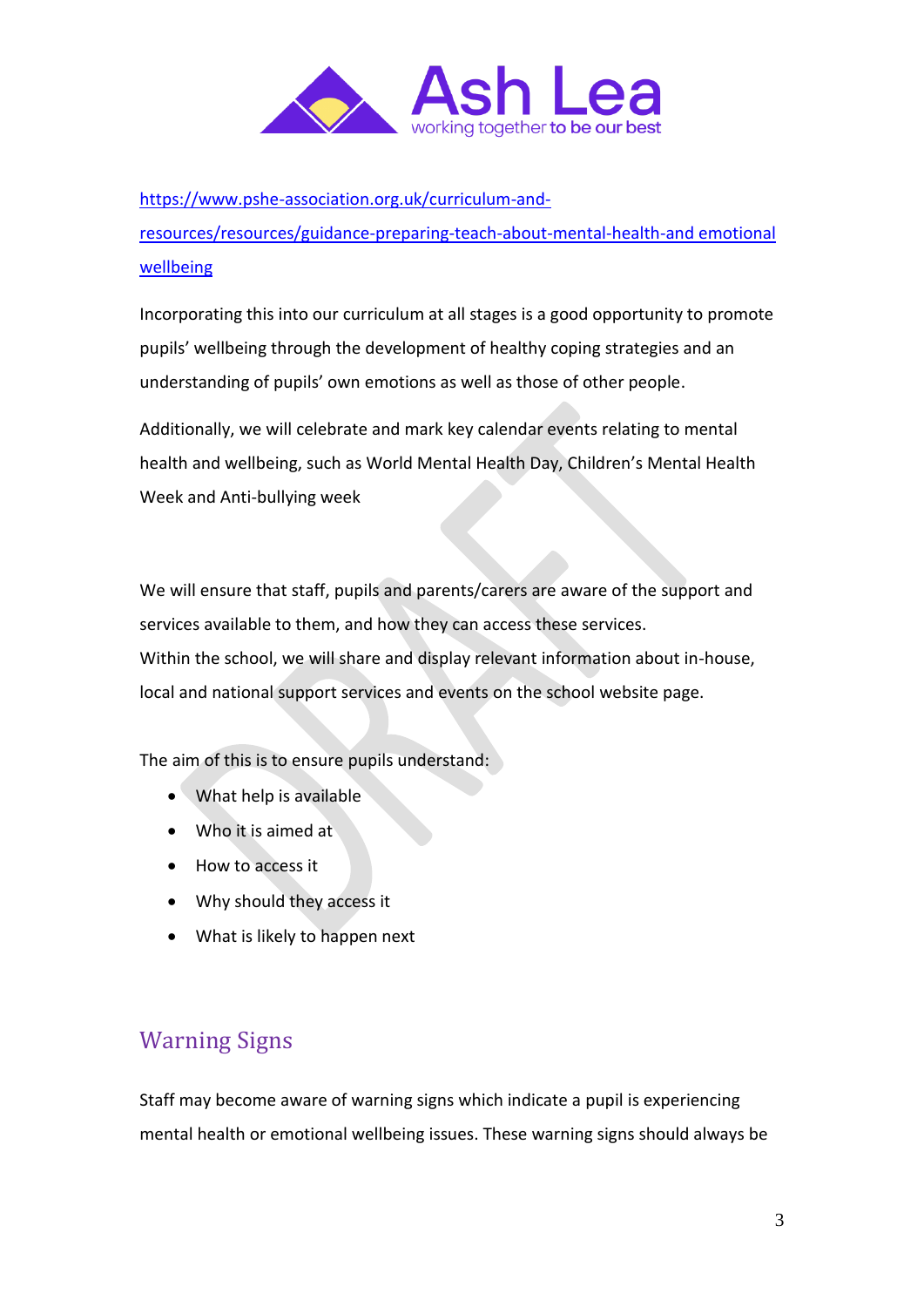

taken seriously and staff observing any of these warning signs should alert Mental Health and Wellbeing Lead, or if not available, a member of SLT. These sign and

symptoms may be harder to recognise in young people with SEND, but it is better to express concerns rather than attribute it to another factor. This can be recorded on CPOMs.

Possible warning signs, which all staff should be aware of include:

- Physical signs of harm that are repeated or appear non-accidental
- Changes in eating / sleeping habits
- Increased isolation from friends or family, becoming socially withdrawn
- Changes in activity and mood especially extreme lows or highs
- Lowering of academic achievement
- Talking or joking about self-harm or suicide
- Abusing drugs or alcohol
- Expressing feelings of failure, uselessness or loss of hope
- Changes in clothing e.g. long sleeves in warm weather
- Secretive behaviour
- Skipping physical exercise or getting changed secretively
- Lateness to, or absence from school
- Repeated physical pain or nausea with no evident cause
- An increase in lateness or absenteeism

### Targeted support

We recognise some children and young people are at greater risk of experiencing poorer mental health. For example, those who are in care, young carers, those who have had previous access to CAMHS, those living with parents/carers with a mental illness and those living in households experiencing domestic violence.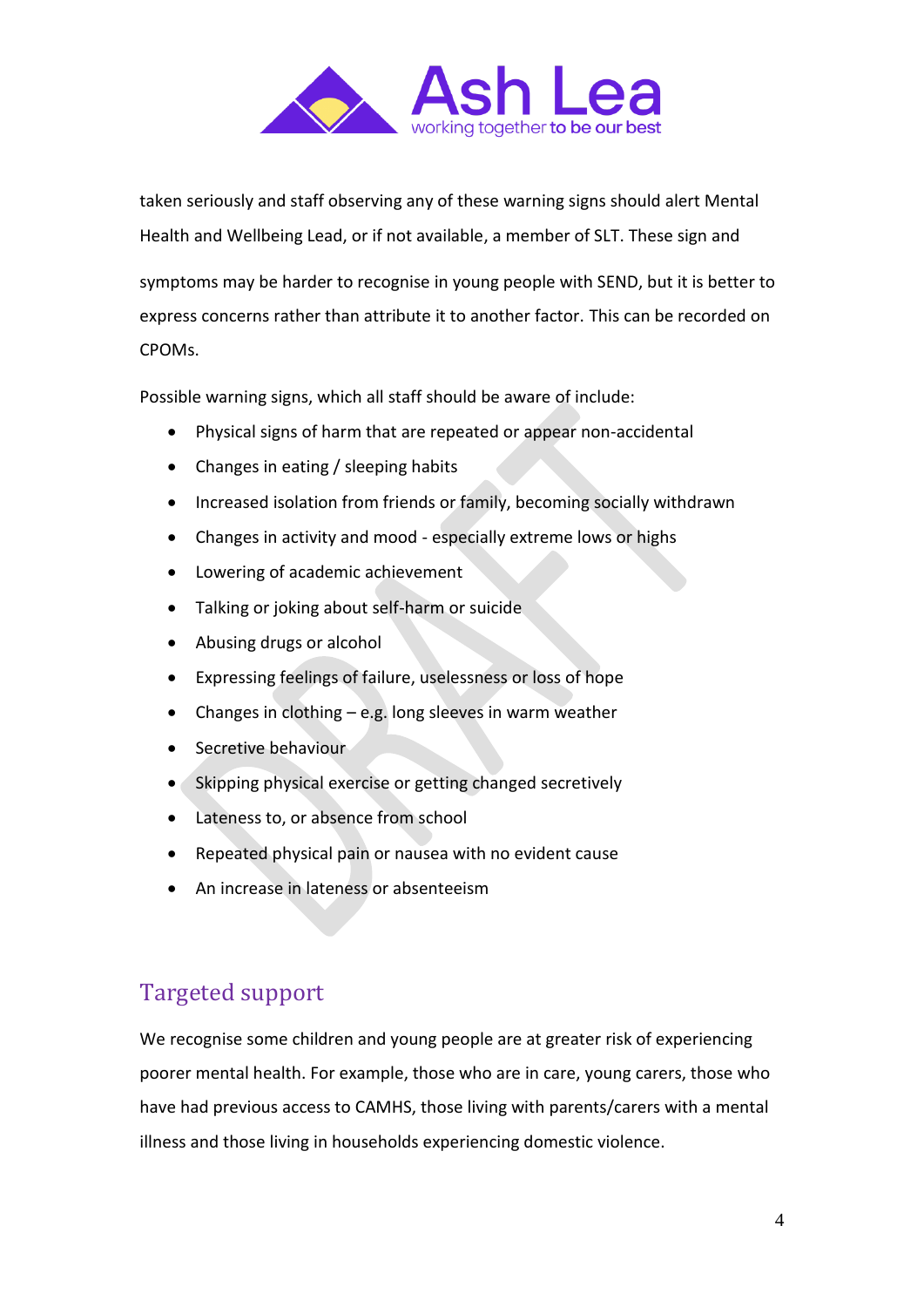

We work closely with families and a range of other professionals in supporting the emotional and mental health needs of pupils. We ensure timely and effective identification of pupils who would benefit from targeted support and ensure appropriate referral to support services by:

- Providing specific help for those children most at risk (or already showing signs) of social, emotional, and behavioural problems;
- Working closely with the local Mental Health Support Team (MHST) and CAMHS through the single point of access and other agencies services to follow various protocols including assessment and referral;
- Identifying and assessing in line with the Early Help Assessment Tool (EHAT), children who are showing early signs of anxiety, emotional distress, or behavioural problems;
- Discussing options for tackling these problems with the child and their parents/carers. Agree an Individual Care Plan as the first stage of a 'stepped care' approach;
- Providing a range of interventions that have been proven to be effective.

According to the child's needs;

- Ensure young people have access to pastoral care and support, as well as specialist services, including ELSA, MHST and CAMHS, so that emotional, social and behavioural problems can be dealt with as soon as they occur;
- Provide young people with clear and consistent information about the opportunities available for them to discuss personal issues and emotional concerns. Any support offered should take account of local community and education policies and protocols regarding confidentiality;
- Provide young people with opportunities to build relationships, particularly those who may find it difficult to seek support when they need it; and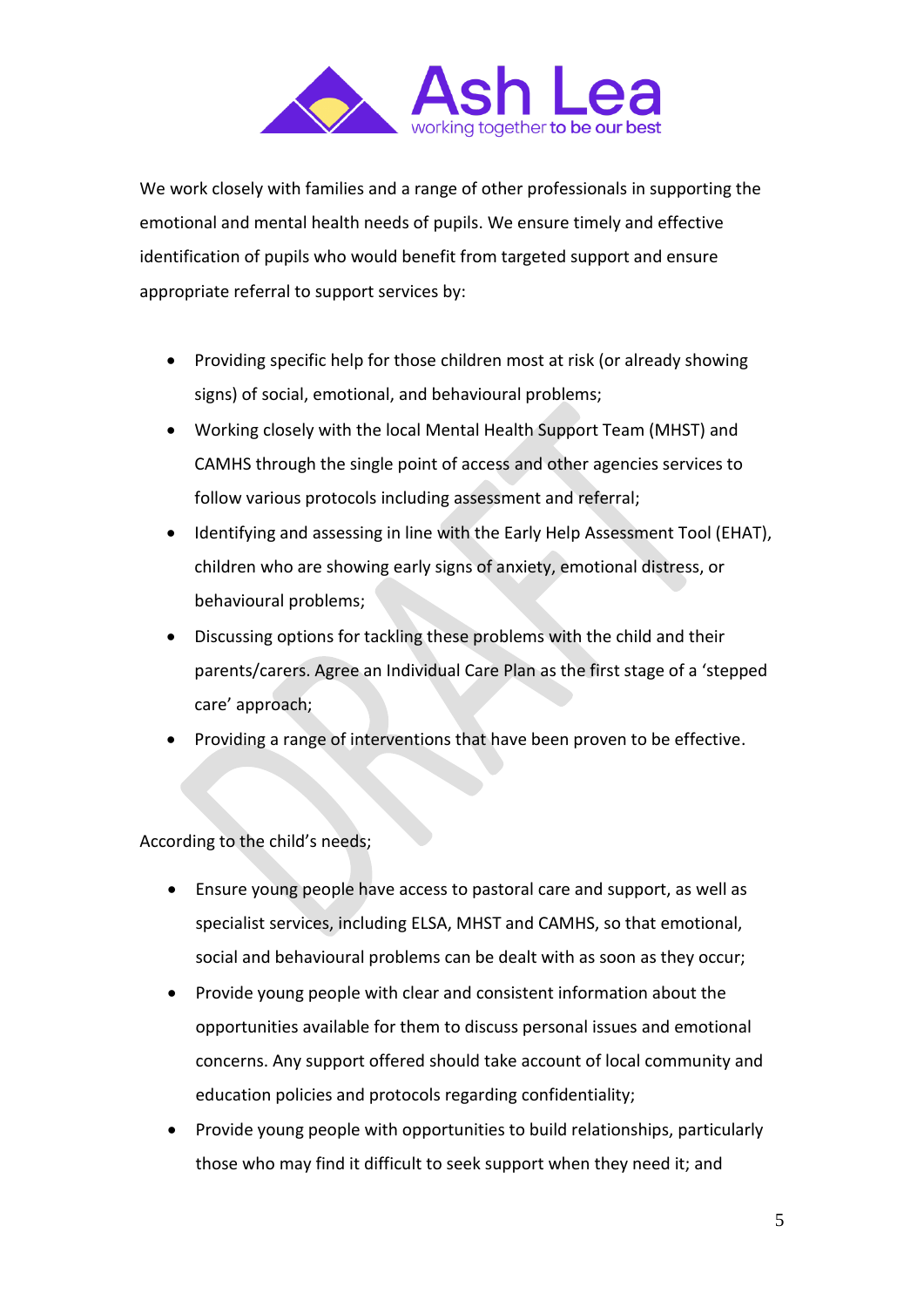

• The identification, assessment, and support of young carers under the statutory duties outlined in the Children & Families Act 2014.

### Pupils with profound and multiple learning difficulties

At Ash Lea, we feel that it is important to carefully consider the mental health and wellbeing needs of pupils with 'PMLD'. It is likely that people with PMLD have lived experiences of being socially isolated, having significant and invasive medical interventions and medication regimes, pain and discomfort due to their physical difficulties, a high likelihood to have epilepsy, associated medical difficulties, and sensory regulation difficulties due to birth experiences and physical disabilities. They will also have communication difficulties and may not be able to share their feelings about these experiences, or be able to understand what is happening to them. Because of their physical disabilities, their abilities to control and exert autonomy in their interactions and what they experience is limited. It is thought, and has been seen through research, that people with PMLD are more likely to develop 'learnt helplessness' (where they may give up trying) due to this inability to control their environment and the opportunity and ability to communicate with others independently.

It is sometimes thought (historically and currently in some quarters) that, due to low cognitive abilities, such children and young people could not possibly experience mental health difficulties. At Ash Lea we presume that, due to these lived experiences, it is highly likely that pupils with PMLD experience mental health difficulties and we need to ensure that we are proactive in supporting them to be interested and active learners, comfortable in their bodies, in control of their world where possible and able to develop and sustain positive relationships.

Staff working with pupils with PMLD speak to pupils respectfully; talking to them and not over them or about them wherever possible (an assumption that they may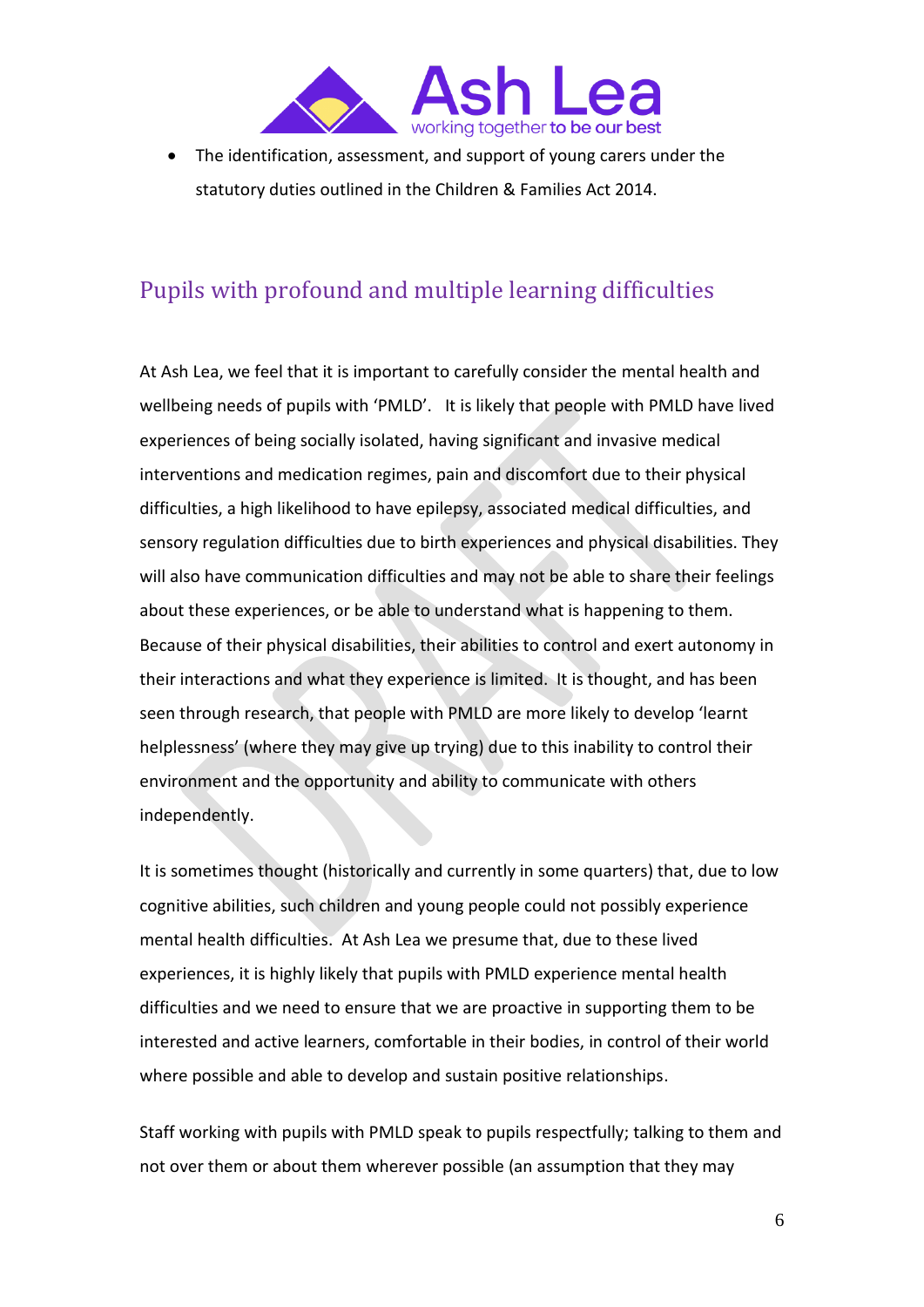

understand everything said). Inherent in our teaching, learning and assessment policy is the expectation that all pupils are enabled and encouraged to be as autonomous in their learning as possible. As processing can take longer, pupils with PMLD must be given longer to do something and adults should not step in to take away their potential to discover independently away from them. Their actions should be respected as their own and, to support this, learning should focus on process over product. As with other pupils we treat changes in mood, sleep patterns and behaviour as signs that the person may be experiencing mental health problems and we would seek to work with parents or carers and other professionals to address potential triggers and resolutions. It is unlikely that CAMHs would be able to support our pupils with therapeutic support and it is likely that a more bespoke approach is needed for our pupils who have PMLD that will require us to revisit and refresh our approach to working with them based on the principles of how we support their learning.

#### **Disclosures**

If a pupil chooses to disclose concerns about themselves, or a friend, to any member of staff, the response will be calm, supportive and non-judgemental. All disclosures should be recorded on CPOMs, including:

- Date
- Name of member of staff to whom the disclosure was made
- Nature of the disclosure & main points from the conversation
- Agreed next steps

This information will be shared with Luke Skillington (Mental Health Lead) and Kate Davies (Safeguarding Lead) in the first instance, to ensure that the correct level of support and intervention is offered.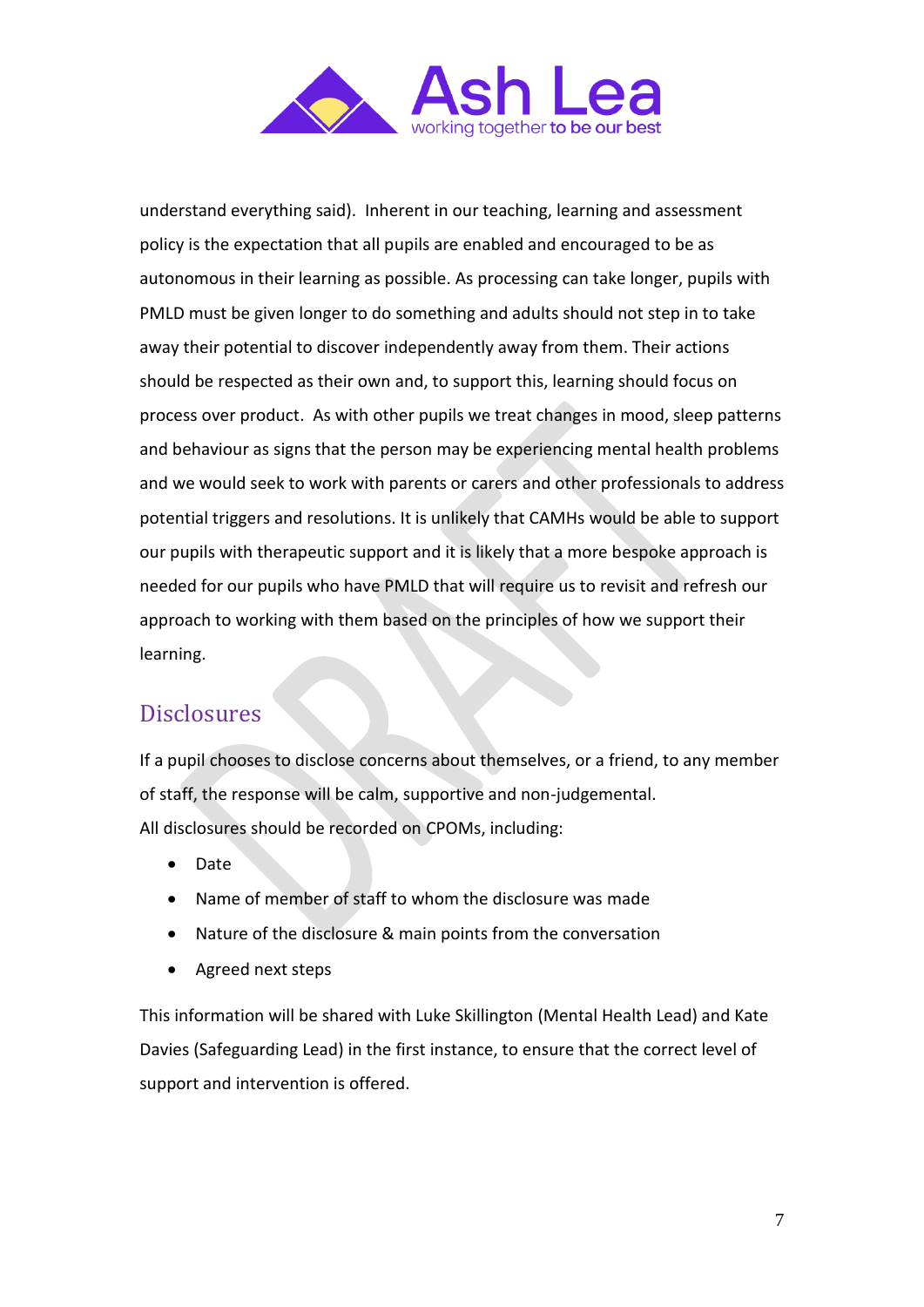

# Confidentiality

If a member of staff feels it is necessary to pass on concerns about a pupil to either someone within or outside of the school, then this will be first discussed with the pupil. We will tell them:

- Who we are going to tell
- What we are going to tell them
- Why we need to tell them
- When we're going to tell them

Ideally, consent should be gained from the pupil first, however, there may be instances when information must be shared, such as pupils up to the age of 16 who are in danger of harm.

It is important to also safeguard staff emotional wellbeing. By sharing disclosures with a colleague this ensures one single member of staff isn't solely responsible for the pupil. This also ensures continuity of care should staff absence occur and provides opportunities for ideas and support.

Parents must always be informed, but pupils may choose to tell their parents themselves. If this is the case, a timescale of 24 hours is recommended to share this information before the school makes contact with the parents/carers.

If a pupil gives us reason to believe that they are at risk, or there are child protection issues, parents should not be informed, but the child protection procedures should be followed.

# Working with parents / carers

If it is deemed appropriate to inform parents there are questions to consider first:

• Can we meet with the parents/carers face-to-face?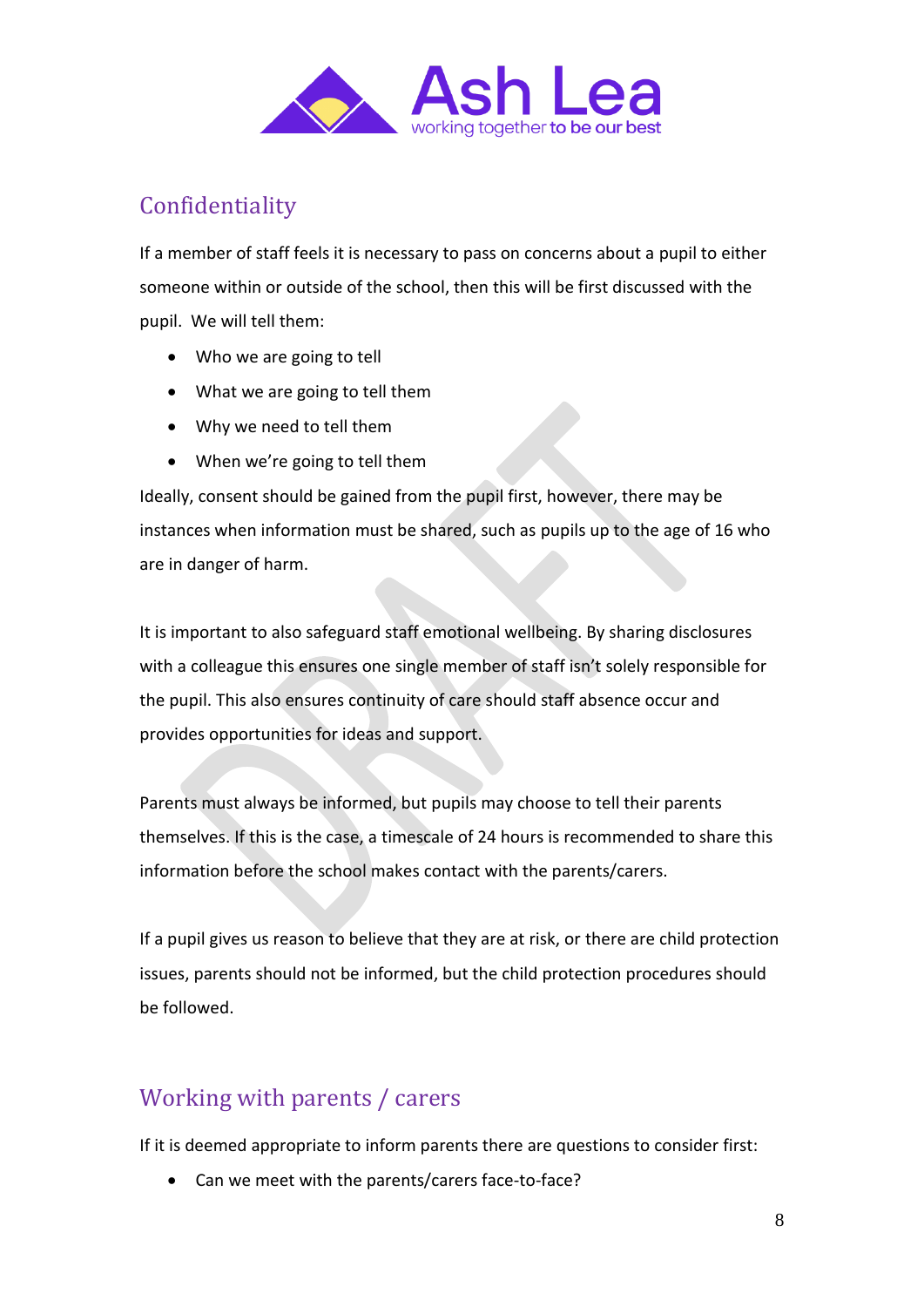

- Where should the meeting take place some parents are uncomfortable in school premises so consider a neutral venue if appropriate.
- Who should be present pupils, staff, parents etc.?
- What are the aims of the meeting and expected outcomes?

We are mindful that for a parent, hearing about their child's issues can be upsetting and distressing. They may therefore respond in various ways which we should be prepared for and allow time for the parent to reflect and come to terms with the situation.

Signposting parents to other sources of information and support can be helpful in these instances. At the end of the meeting, lines of communication should be kept open should the parents have further questions or concerns. Booking a follow-up meeting or phone call might be beneficial at this stage.

Ensure a record of the meeting and points discussed/agree are added to CPOMs for that individual pupil, and an Individual Support Plan created if appropriate.

# Supporting parents / carers

We recognise the family plays a key role in influencing children and young people's emotional health and wellbeing. We will work in partnership with parents and carers to promote emotional health and wellbeing by:

- Ensuring all parents are aware of and have access to promoting social and emotional wellbeing and preventing mental health problems.
- Highlighting sources of information and support about common mental health issues through our communication channels (website, newsletters etc.).
- Offering support to help parents or carers develop their parenting skills. This may involve providing information or offering small, group-based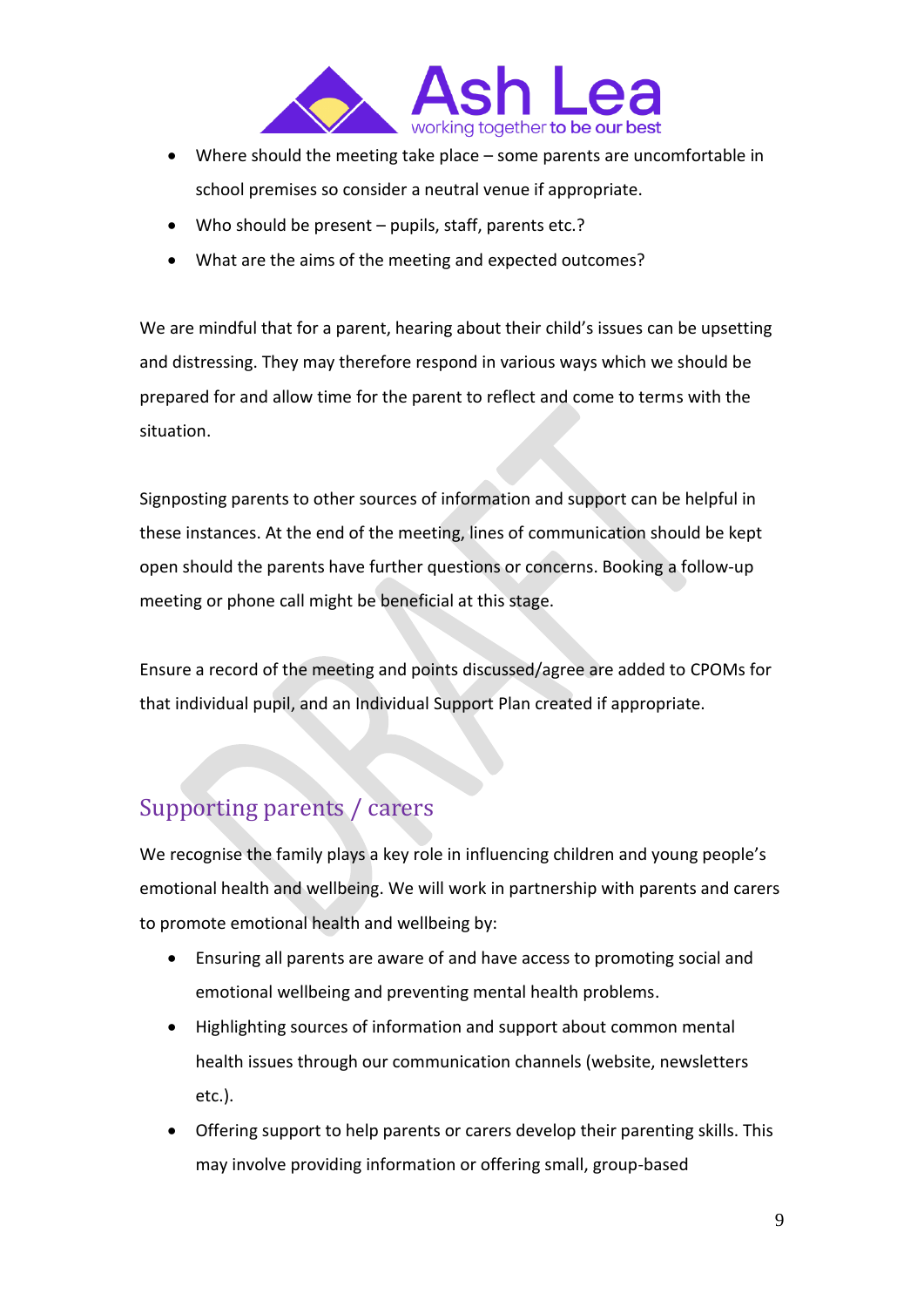

programmes run by community nurses or other appropriately trained health or education practitioners.

• Ensuring parents, carers and other family members living in disadvantaged circumstances are given the support they need to participate fully in activities to promote social and emotional wellbeing. This will include support to participate in any parenting sessions, by offering a range of times for the sessions or providing help with transport and childcare. We recognise this might involve liaison with family support agencies.

### Supporting peers

When a pupil is suffering from mental health issues, it can be a difficult time for their friends who may want to support but do not know how. To keep peers safe, we will consider on a case by case basis which friends may need additional support. Support will be provided in one to one or group settings and will be guided by conversations by the pupil who is suffering and their parents with whom we will discuss:

- What it is helpful for friends to know and what they should not be told
- How friends can best support
- Things friends should avoid doing / saying which may inadvertently cause upset
- Warning signs that their friend needs help (e.g. signs of relapse)

Additionally, we will want to highlight with peers:

- Where and how to access support for themselves
- Safe sources of further information about their friend's condition
- Healthy ways of coping with the difficult emotions they may be feeling

Generalised work around looking after our mental health is covered in our RSHE curriculum, which became statutory in September 2020.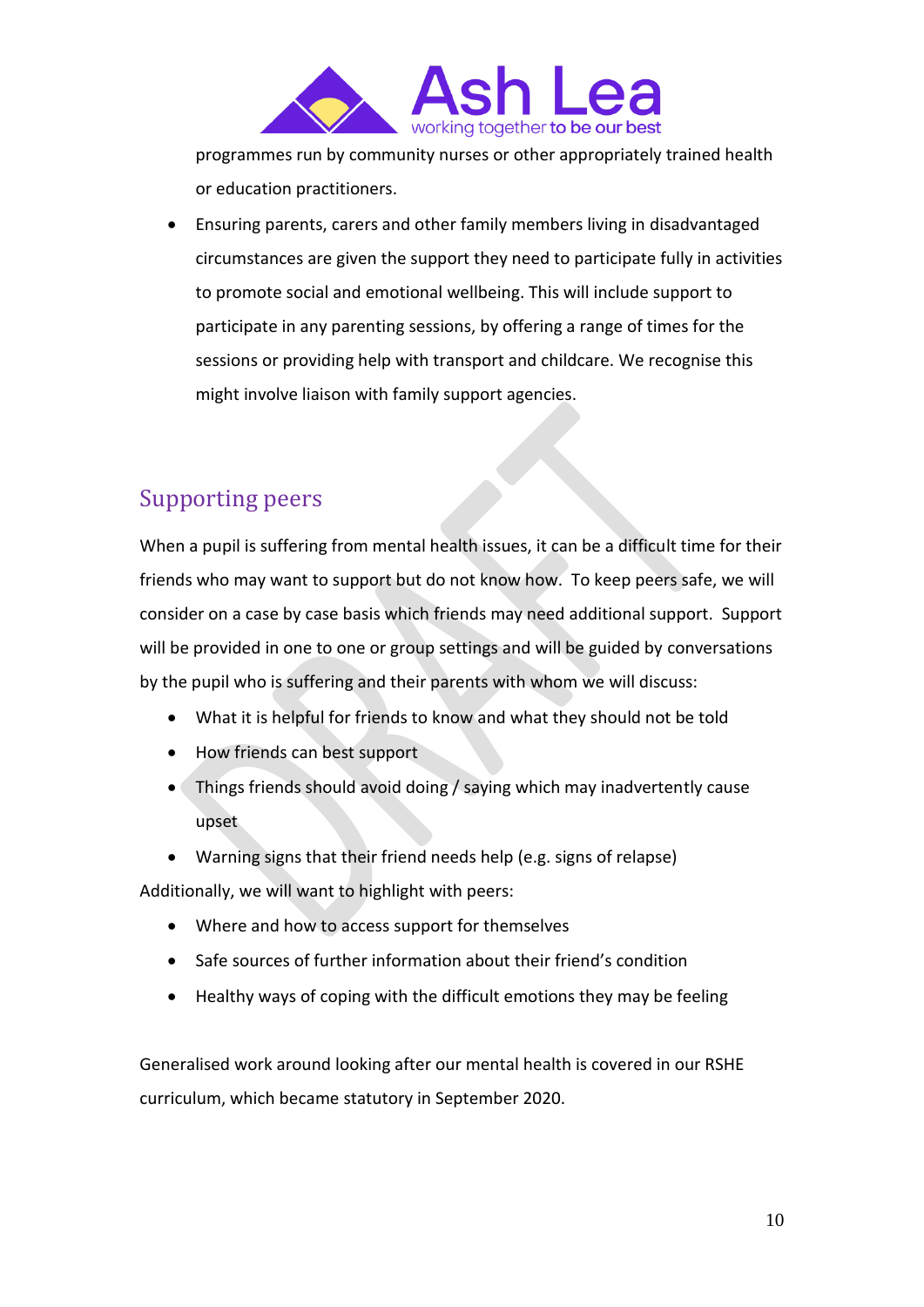

# **Training**

As a minimum, all staff will receive regular training about recognising and responding to mental health issues as part of their regular child protection training to enable them to keep pupils safe. The Mental Health Lead will receive professional Mental Health First Aid training and all official DfE Mental Health Lead training.

We will put relevant information on our website for staff and parents who wish to learn more about mental health. We have access to specialised training and information through Nottinghamshire Education Psychology Service who run courses and provide information packs online. We are members of the National College <https://thenationalcollege.co.uk/> and they run a range of online courses to support staff and pupils' mental health. Anna Freud National Centre <https://www.annafreud.org/schools-and-colleges/> and Mind Ed <https://www.minded.org.uk/> also provide free resources and online training suitable for staff wishing to know more about a specific issue.

Training opportunities for individual staff who require more in-depth knowledge will be considered as part of our CPD will be supported throughout the year where it becomes appropriate due developing situations with one or more pupils, such as the recovery curriculum and supporting pupil resilience post COVID-19. Suggestions for individual, group or whole school CPD should be discussed with Luke Skillington (Mental Health Lead) who can also highlight sources of relevant training and support for individuals as needed.